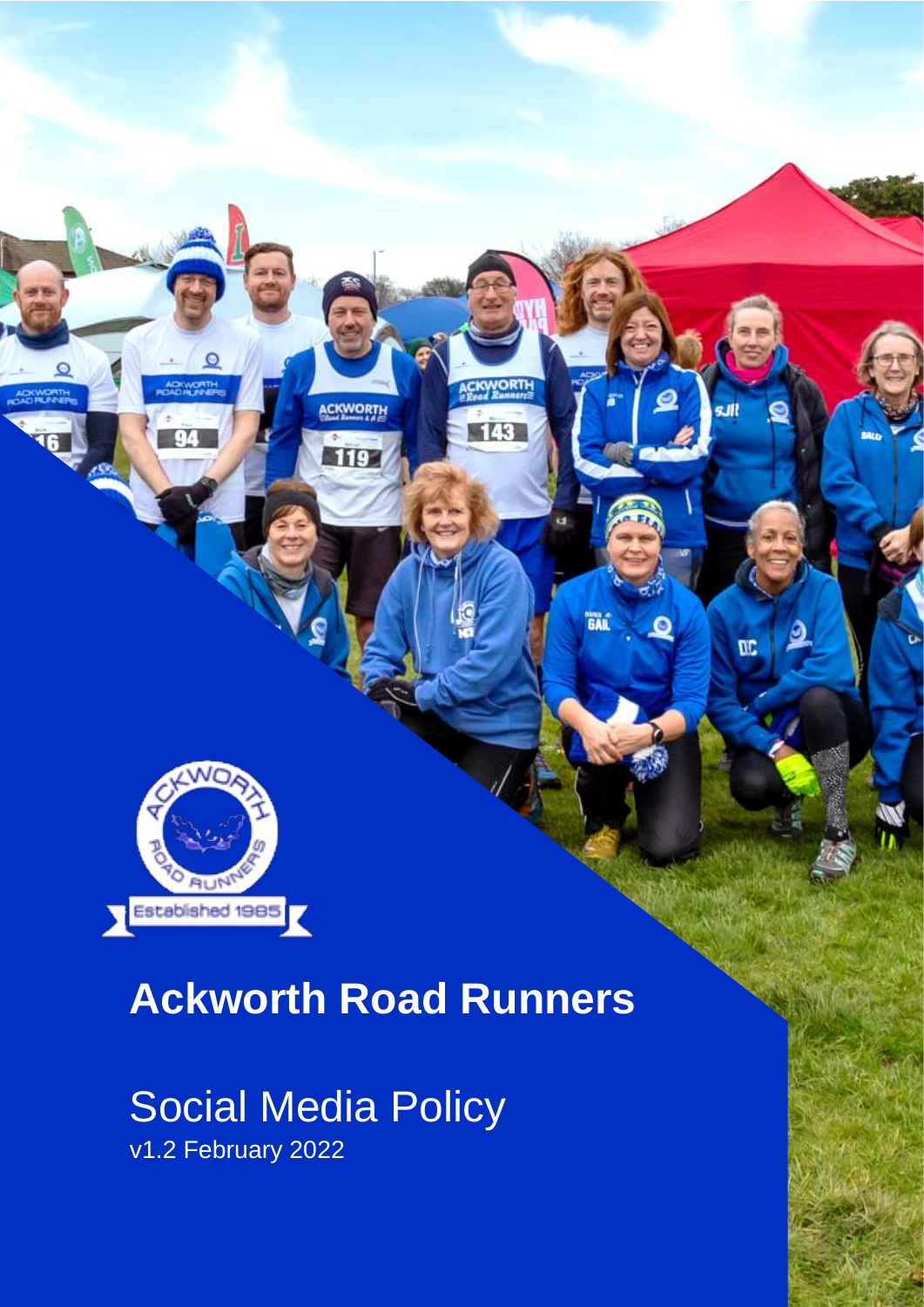#### **Introduction**

Club committee members are authorised to speak on behalf of Ackworth Road Runners (ARR) in an official capacity. However, most of us will speak, not on behalf of, but about ARR in club forums in both private and public. As members we are all part of the conversation. Social media is of great benefit to us as individuals and to ARR as a club. As a club, we understand a person's right to free speech and we do not and would not want to discourage this. However, there are a few things to keep in mind to ensure that we always apply common sense in our use of social media.

ARR has an Official Club Web site [www.ackworthroadrunners.club](http://www.ackworthroadrunners.club/) and a club Facebook page [www.facebook.com/ackworthroadrunners](http://www.facebook.com/ackworthroadrunners) which is open to members and the general public.

We also have a closed Facebook Page, Ackworth Road Runners - Members Area, which is open to club members only [www.facebook.com/groups/153024568977389](http://www.facebook.com/groups/153024568977389/)

The Club creates event pages and sites to promote Official club events such as the Ackworth Half Marathon or Priory 10K.

#### **Codes of conduct**

Ackworth Road Runners Constitution requires that we all treat each other with respect and not engage in actions which would bring the club into disrepute – this includes how we conduct ourselves in all our activities with the club, including social media and networking. Be respectful online just as you would be in person.

#### **Before posting / interacting on Social Media**

- **Think twice before posting**. If you wouldn't want your employer, parents, friends, colleagues or future employer to see your post, don't post it.
- **Be respectful**. Be positive. Treat others the way you would like to be treated.
- **Remember many different audiences will see your posts** including club members, potential members, children, members' relatives and friends.
- **Be professional and polite**.
- **Avoid posting inflammatory, extraneous, objectionable or off-topic messages that may provoke others into an emotional response (trolling/flaming).** Avoid topics that may be controversial, like politics and religion. Don't post anything that you wouldn't say openly in a workplace such as comments about drug use, profanity, off-colour or sexual humour, ethnic slurs, or personal insults.
- **Be in the right state of mind when you make a post.** Don't post when you're angry, upset, or your judgment is impaired in any way.